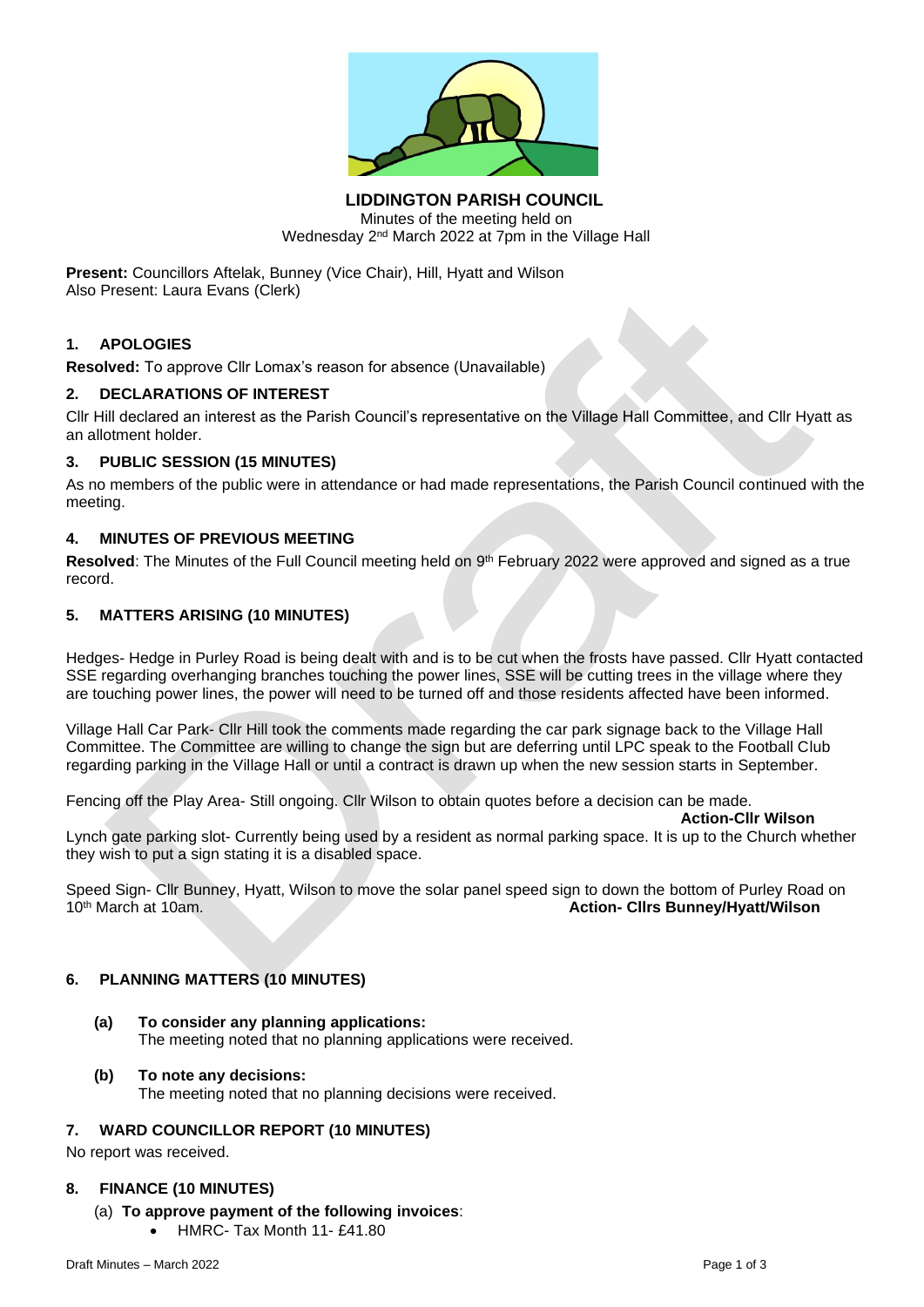**Resolved**: Cllr Wilson proposed approval of the invoices, standing order, recurring payment and ratification of the payments made between meetings. Cllr Hyatt seconded the proposal and was unanimously agreed**.** 

- **(b) To approve payment of the following Standing Orders:**
	- Adams & Watt Annual grass cutting contract February instalment- £526.34
- **(c) To approve the following Direct Debits:**
	- Three Mobile phone bill £3.00
- **(d) To approve payment of the following recurring payments** • Unlimited webhosting – (18/02/2022- 17/03/2022) - £4.50
- (e) **To ratify payments made between meetings**
	- Salary February £167.00
- **(f) To receive the monthly accounts reconciliation**

**Resolved:** The meeting noted that the accounts were in good order.

## **9. VILLAGE MATTERS (15 MINUTES)**

- a) **Best Kept Village Competition** Cllr Hyatt proposed entering the Best Kept Village Competition. Cllr Hill seconded the proposal and was unanimously agreed. The dates of judging will take place between 14<sup>th</sup> May and the 12th June 2022. Cllr Hyatt to complete and return the entry form. **Action- Cllr Hyatt**
- b) **The Clump** Cllr Wilson and Cllr Hill met with the Landowner to discuss the cleaning up of the area. The landowner informed the Cllr's of funding available that would help towards this. The funding application requires a plan of works for the clearing up of the area and a facility for Memorials. A Communications plan is also required, with history of the site, which will help visitors to the site to conform to the rules as it is private land. Cllr Wilson to contact the National Trust who look after the war shelter at Coleshill to see if the same can be done at The Clump. Cllr Aftelak is happy to help were needed and Cllr Hill is happy to take the lead on completing the form submission for funding. **Action- Cllr Hill**
- **c) The Monument** While talking to the Landowner of the Clump, it was suggested that the repairs to the Monument platform also be listed on the funding application. **Action- Cllr Hill**
- d) **Speed Monitors** Covered under item 5
- e) **Defib Training Day** Awaiting confirmation from Community Heartbeat Trust as to what date the training will be held. The provisional dates given were 20<sup>th</sup> or 27<sup>th</sup> April at 6pm in Liddington Village Hall.
- **f) Bark for path in Church yard and possibly low roped posts** Cllr Hyatt had been approached by a resident concerned that people were not using the footpath in the Church and cutting across graves. Cllr Aftelak suggested that as low ropes are a health and safety issue, that contact be made with a resident that was currently having some trees cut down and ask if the bark could be used to remark the path**.** Cllr Hyatt wished to donate 4 rose plants for each corner as this will also prevent people cutting across the graves. **Action- Cllr Bunney**
- g) **Annual Play Park Inspection** Cllr Bunney explained that the inspection report was very comprehensive, and that there is no immediate action required as any highlighted areas are low risk. Once the weather improves LPC will get together and commence work on the highlighted areas.
- h) **Noticeboard** The meeting agreed that the quote for the noticeboard from Creative Solutions for £833.76p was the most suitable. Cllr Bunney to consult with the residents of the house near the noticeboard before purchasing. **Action- Cllr Bunney**
- **Burglaries-** Cllr Bunney wished to make LPC and residents aware that there have been some recent burglaries in the area. The Police are aware and wish for residents to report any suspicious activity via telephone on 101 or online.

## **10. COUNCILLORS' REPORTS (10 MINUTES)**

Councillors who have attended meetings on behalf of the Parish Council or who are responsible for local schemes, amenities and projects will have the opportunity to provide an update on progress made.

Allotments (LH) – The allotment spaces have now been pegged out. The current allotment holders see no need for a sub-committee as this time. Rental fees are to be paid directly to LPC. Currently working on the terms and conditions for allotment plots.

Playing Field (CB) – Cllr Bunney confirmed that the fortnightly safety inspections had been carried out. The invoice for the rubber matting for around the climbing frame was approved. Clerk to order. **Action-Clerk**

Village Hall Committee (SH) – Nothing to report

Town Fund Board (GW) – Will be using Social Media to publicise activities and to keep residents informed. The final projects are the two tunnels under the railway line and to smarten up Station Road. The latest technical spec for the Health Hydro has also been presented. A link to the Town Fund Board is to be placed onto the website.

Swindon Local Council Forum (DL & GW)- The next meeting is being held on 10<sup>th</sup> March

## **11. PARISH MAGAZINE (5 MINUTES)**

The meeting agreed to put the following into the Parish Magazine

**Best Kept Village Competition**